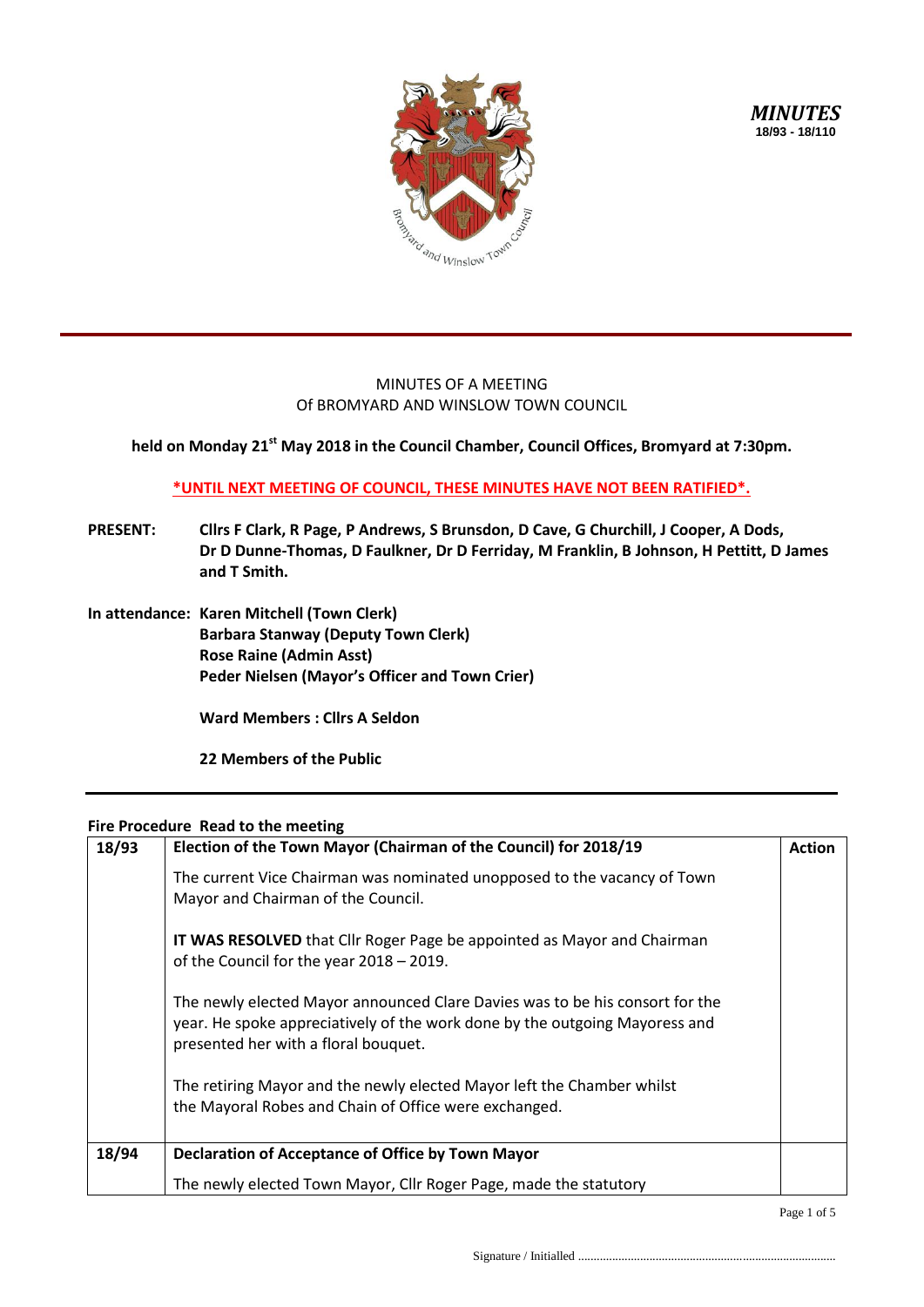|        | declaration of acceptance of office and thanked members for entrusting him with<br>the responsibility of office. It was an honour and a very proud moment for him<br>and he stressed his commitment to serve the Town Council and do all in his<br>power to promote the well being of the people of Bromyard and Winslow. |  |  |  |
|--------|---------------------------------------------------------------------------------------------------------------------------------------------------------------------------------------------------------------------------------------------------------------------------------------------------------------------------|--|--|--|
|        | Peder Nielsen was confirmed in his position as Mayor's Officer for the<br>forthcoming year.                                                                                                                                                                                                                               |  |  |  |
| 18/95  | Vote of Thanks for 2017/18 Town Mayor, Cllr F Clark and Mayoress Jan Scrine                                                                                                                                                                                                                                               |  |  |  |
|        | The Mayor formally thanked the outgoing Mayor and Mayoress for their unstinting<br>and effective service to the Town Council and the town.                                                                                                                                                                                |  |  |  |
| 18/96  | <b>Retiring Mayor's End of Year Report</b>                                                                                                                                                                                                                                                                                |  |  |  |
|        | The retiring Town Mayor spoke warmly of his two years in office and commended Cllr<br>Page's excellent local knowledge and extensive experience. He thanked the staff for<br>their efforts.                                                                                                                               |  |  |  |
|        | Cllr Andrews and Alfred Mann presented a portrait of Cllr Clark in his formal robes.<br>The portrait to be displayed within the Chamber.                                                                                                                                                                                  |  |  |  |
| 18/97  | Election of the Deputy Town Mayor (Vice Chairman of the Council) for<br>2018/19                                                                                                                                                                                                                                           |  |  |  |
|        | Cllr Brunsdon was nominated unopposed as Deputy Mayor                                                                                                                                                                                                                                                                     |  |  |  |
|        | IT WAS RESOLVED that Cllr Brunsdon be appointed as Deputy Mayor for the year<br>$2018 - 2019.$                                                                                                                                                                                                                            |  |  |  |
| 18/98  | Declaration of Acceptance of Office by Deputy Town Mayor                                                                                                                                                                                                                                                                  |  |  |  |
|        | The newly elected Deputy Town Mayor, Cllr Suzette Brunsdon, signed the statutory<br>declaration of acceptance of office.                                                                                                                                                                                                  |  |  |  |
|        | Cllr Brunsdon's husband would act as her consort.                                                                                                                                                                                                                                                                         |  |  |  |
| 18/99  | <b>Apologies:</b>                                                                                                                                                                                                                                                                                                         |  |  |  |
|        | Apologies were received from Cllr J Lester.                                                                                                                                                                                                                                                                               |  |  |  |
|        | PC Meek and Cllr N Shaw had also conveyed their apologies for the meeting.                                                                                                                                                                                                                                                |  |  |  |
|        | The Mayor's Officer, Peder Nielsen, left the meeting at 7.40pm.                                                                                                                                                                                                                                                           |  |  |  |
|        | Cllr Andrews left the meeting at 7.50pm.                                                                                                                                                                                                                                                                                  |  |  |  |
| 18/100 | Declarations of Interest and written requests for dispensation:                                                                                                                                                                                                                                                           |  |  |  |
|        | None.                                                                                                                                                                                                                                                                                                                     |  |  |  |
| 18/101 | <b>Council Minutes</b>                                                                                                                                                                                                                                                                                                    |  |  |  |
|        | IT WAS RESOLVED:                                                                                                                                                                                                                                                                                                          |  |  |  |
|        | To receive, approve and sign the minutes of the Full Council meeting held on<br>Monday 30 <sup>th</sup> April 2018.                                                                                                                                                                                                       |  |  |  |
|        | It was noted that Matters Arising would be dealt with at a later date.                                                                                                                                                                                                                                                    |  |  |  |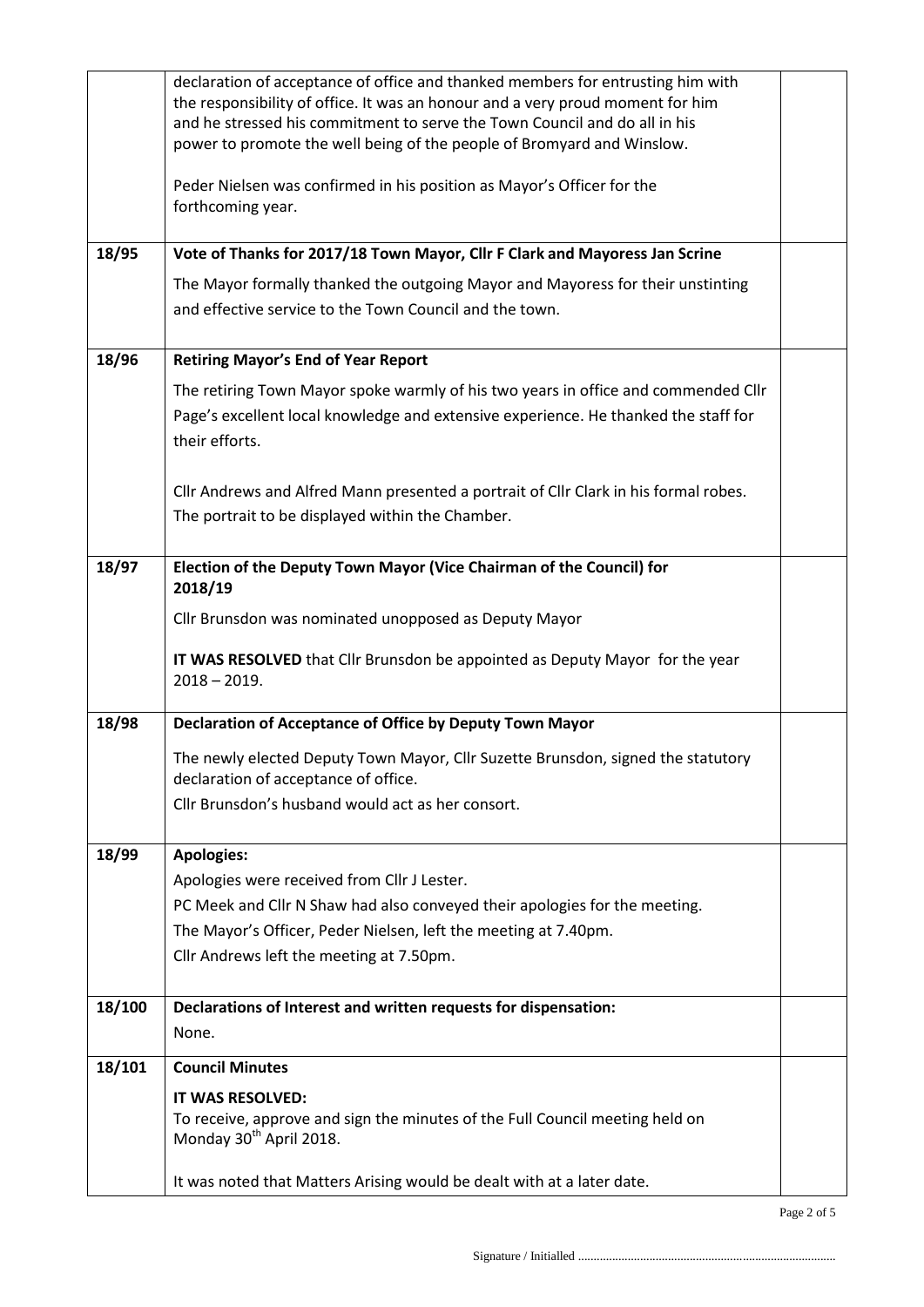| 18/102 | <b>Committee Minutes</b>                                                                                                                                                   |  |  |  |  |
|--------|----------------------------------------------------------------------------------------------------------------------------------------------------------------------------|--|--|--|--|
|        | <b>IT WAS RESOLVED:</b>                                                                                                                                                    |  |  |  |  |
|        | To receive the Minutes of the following Town Council Committee meetings.                                                                                                   |  |  |  |  |
|        | 1. Planning & Economic Development Committee $-8^{th}$ May 2018                                                                                                            |  |  |  |  |
|        | 2. Finance & Properties Committee $-14^{th}$ May 2018                                                                                                                      |  |  |  |  |
|        |                                                                                                                                                                            |  |  |  |  |
| 18/103 | To confirm arrangements for insurance cover in respect of all insured risks.                                                                                               |  |  |  |  |
|        | At its meeting on 26 <sup>th</sup> March 2018, The Council resolved to accept the                                                                                          |  |  |  |  |
|        | recommendation of the Finance & Properties Committee and to continue with                                                                                                  |  |  |  |  |
|        | the current insurance provision for a further year starting in May 2018.                                                                                                   |  |  |  |  |
|        | IT WAS RESOLVED to confirm the decision of the Finance & Properties Committee to<br>Continue with the current insurance provision for a further year starting in May 2018. |  |  |  |  |
| 18/104 | Appointment of members to serve on existing Committees:                                                                                                                    |  |  |  |  |
|        | 1) Planning and Economic Development - 9 members required                                                                                                                  |  |  |  |  |
|        | IT WAS RESOLVED that the Committee consist of the following members: Cllrs                                                                                                 |  |  |  |  |
|        | Brunsdon, Cave, Churchill (Vice Chair), Clark, Cooper, Dods, Dr. Dunne-Thomas,                                                                                             |  |  |  |  |
|        | James and Page (Chairman)                                                                                                                                                  |  |  |  |  |
|        | 2) Finance and Properties - 8 members required                                                                                                                             |  |  |  |  |
|        | IT WAS RESOLVED that the Committee consist of the following members: Cllrs<br>Andrews, Churchill, Faulkner, Ferriday, Franklin (Chairman), Nevin, Page and T               |  |  |  |  |
|        | Smith (Vice Chair)                                                                                                                                                         |  |  |  |  |
|        | 3) Burial - 6 members required                                                                                                                                             |  |  |  |  |
|        | IT WAS RESOLVED that the Committee consist of the following members: Cllrs<br>Churchill, Clark (Chairman), Cooper, Nevin and T Smith (Vice Chairman) 1 vacancy.            |  |  |  |  |
|        | 4) Staffing - Maximum of 5 members required                                                                                                                                |  |  |  |  |
|        | IT WAS RESOLVED that the Committee consist of the following members: Cllrs                                                                                                 |  |  |  |  |
|        | Brunsdon, Churchill, Clark, Pettitt (Chairman) and T Smith (Vice Chairman)                                                                                                 |  |  |  |  |
| 18/105 | Election of i) the Chairman, and ii) the Vice Chairman of the appointed Committees.                                                                                        |  |  |  |  |
|        | Note: In accordance with Terms of Reference, only members of the individual                                                                                                |  |  |  |  |
|        | Committees were allowed to vote on the appointment of the Chairman and<br>Vice Chairman of each committee.                                                                 |  |  |  |  |
|        | <b>IT WAS RESOLVED</b> that the Chairman and Vice Chairman of the committees were                                                                                          |  |  |  |  |
|        | appointed as follows:                                                                                                                                                      |  |  |  |  |
|        | 1) Planning and Economic Development<br>Cllr Page (Chairman) Cllr Churchill (Vice Chairman)                                                                                |  |  |  |  |
|        | 2) Finance and Properties<br>Cllr Franklin (Chairman) Cllr T Smith (Vice Chairman)                                                                                         |  |  |  |  |
|        | 3) Burial                                                                                                                                                                  |  |  |  |  |
|        | Cllr Clark (Chairman) Cllr T Smith (Vice Chairman)                                                                                                                         |  |  |  |  |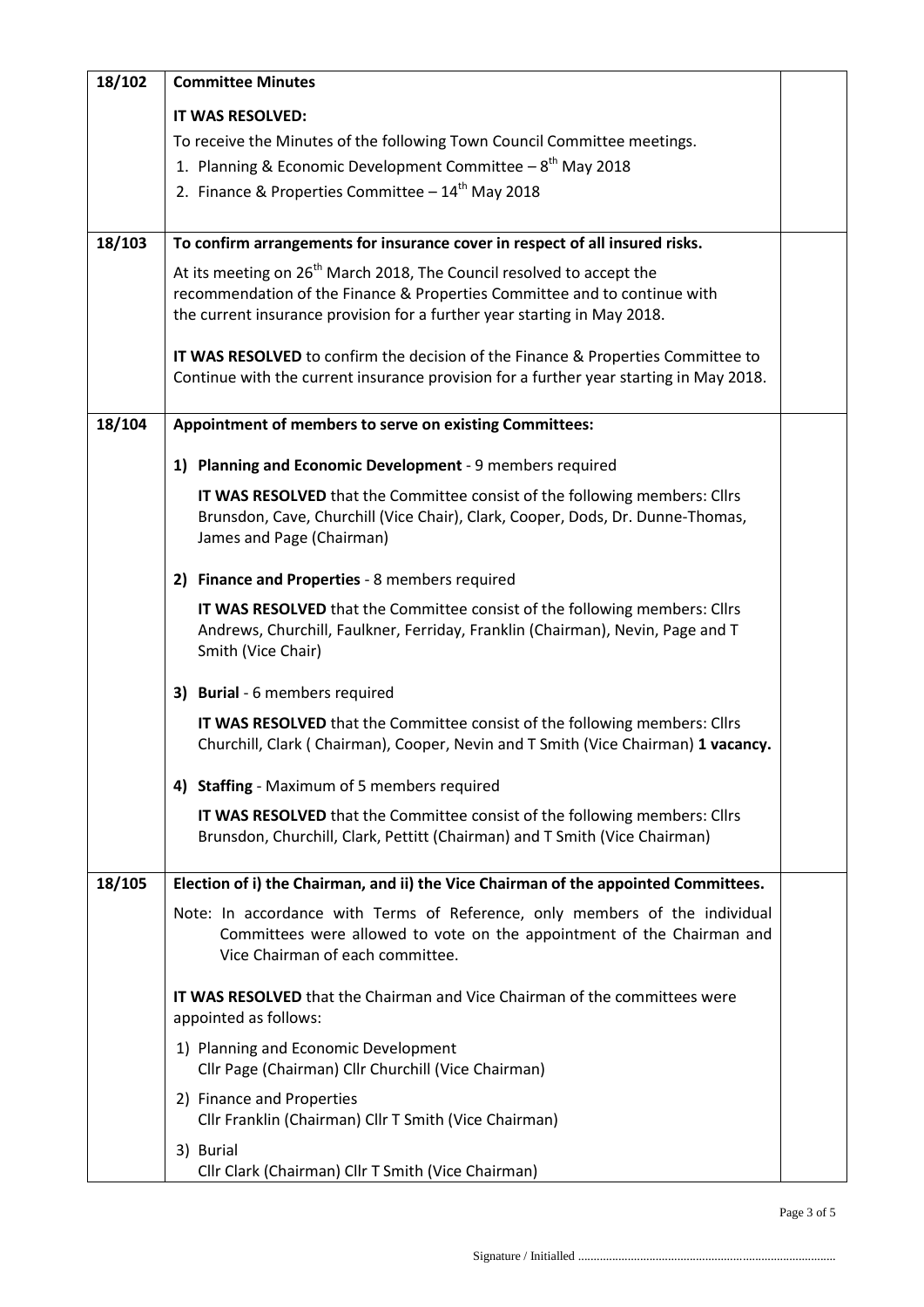|        | 4) Staffing<br>Cllr Pettitt (Chairman) Cllr T Smith (Vice Chairman)                                                                                |  |  |  |  |  |
|--------|----------------------------------------------------------------------------------------------------------------------------------------------------|--|--|--|--|--|
| 18/106 | Appointment of Members to serve on a Traffic Management Working Group.                                                                             |  |  |  |  |  |
|        | Members were informed that previously there were three members but under                                                                           |  |  |  |  |  |
|        | Standing Orders there was no limit.                                                                                                                |  |  |  |  |  |
|        | IT WAS RESOLVED that the following councilors be appointed: Dr Dunne Thomas,                                                                       |  |  |  |  |  |
|        | Pettitt, Clark, T Smith and Franklin.                                                                                                              |  |  |  |  |  |
| 18/107 | To appoint Council Representatives to serve on Outside Bodies.                                                                                     |  |  |  |  |  |
|        | IT WAS RESOLVED to make the following appointments to Outside Bodies:                                                                              |  |  |  |  |  |
|        | Bromyard and District Chamber of Commerce and Industry (1)<br>(a)<br><b>Cllr James</b>                                                             |  |  |  |  |  |
|        | Bromyard Grammar School Foundation (1)<br>(b)<br><b>Cllr Cave</b>                                                                                  |  |  |  |  |  |
|        | Bromyard Relief in Need (1)<br>(c)<br><b>Cllr Cave</b>                                                                                             |  |  |  |  |  |
|        | Market Towns Forum (2)<br>(d)<br><b>Cllrs Brunsdon and Churchill</b>                                                                               |  |  |  |  |  |
|        | Public Hall Committee (1)<br>(e)<br>Cllr Churchill                                                                                                 |  |  |  |  |  |
|        | (f)<br><b>Bromyard Downs Common Association (1)</b><br>Cllr Churchill                                                                              |  |  |  |  |  |
|        | HALC Executive (1)<br>(g)<br>Cllr Cave                                                                                                             |  |  |  |  |  |
|        | <b>Festivals Association</b><br>(h)<br><b>Cllr Pettitt</b>                                                                                         |  |  |  |  |  |
|        | <b>Kempson Players</b><br>(i)<br><b>Cllr Brunsdon</b>                                                                                              |  |  |  |  |  |
| 18/108 | Dates and times of ordinary meetings of the Council and Committees for the<br>year 2018-19.                                                        |  |  |  |  |  |
|        | Members considered a draft Schedule of Meetings.                                                                                                   |  |  |  |  |  |
|        | IT WAS RESOVED to accept the schedule as circulated.                                                                                               |  |  |  |  |  |
| 18/109 | <b>Council Approval of Payments by Direct Debit:</b>                                                                                               |  |  |  |  |  |
|        | The Finance & Properties Committee met on Monday 14 <sup>th</sup> May 2018 and<br>recommended to Council payment of the following by Direct Debit: |  |  |  |  |  |
|        | Herefordshire Council rates for office number 24, one payment of £75.00<br>(a)<br>followed by eleven at £75.00                                     |  |  |  |  |  |